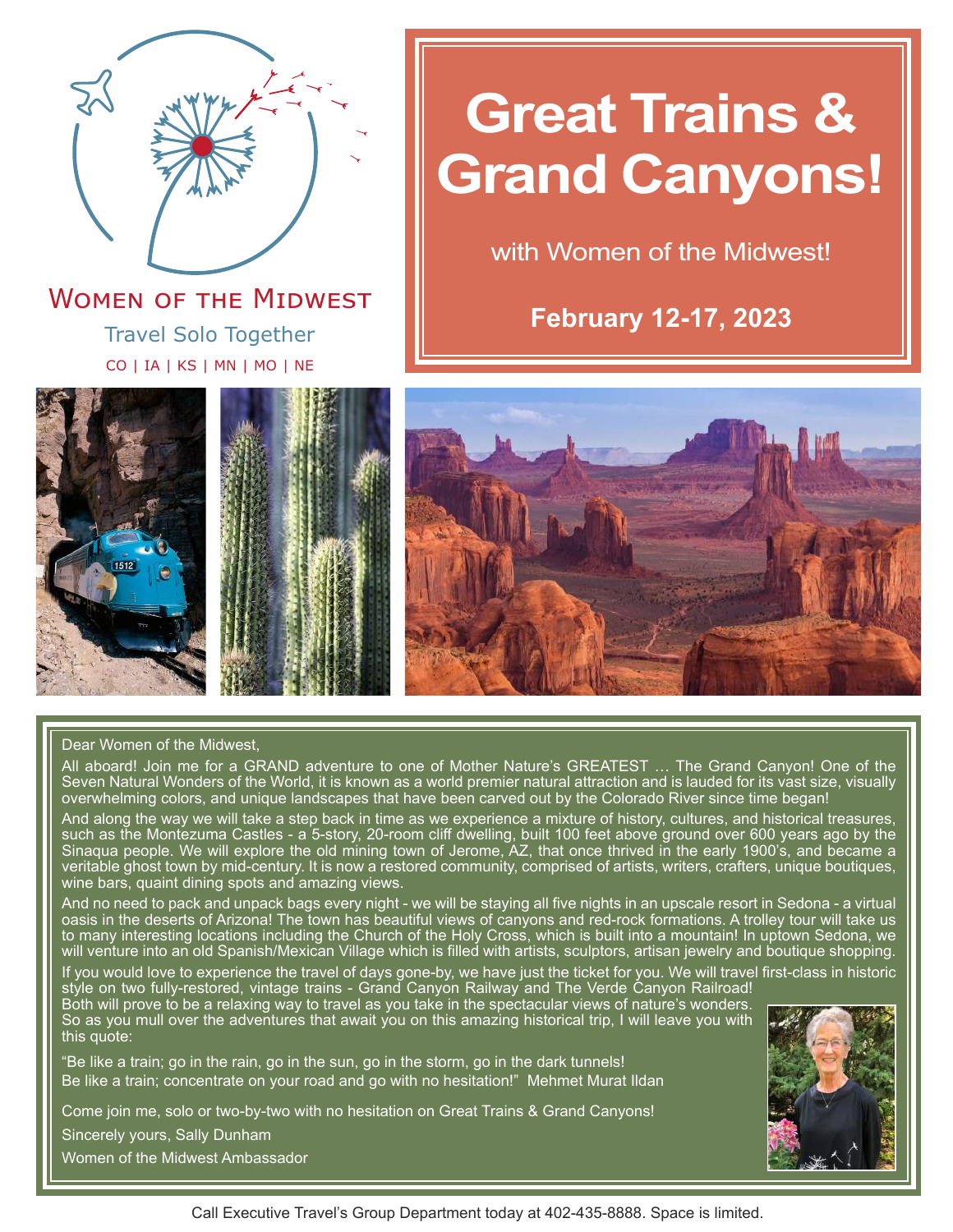

### **February 12, 2023 Sunday -** *Phoenix - Sedona*

Our wonderful adventure to one of the Seven Natural Wonders of the world, begins as we fly to Phoenix. We meet our professional tour director upon arrival to Phoenix airport, board our deluxe motor coach, and travel north to beautiful Sedona. This upscale resort, retirement, and artist community is set amongst the red-hewn rocks of Oak Creek Canyon. Sedona's main attraction is its array of red sandstone formations appearing to glow in the rising and setting sun. Our home for







the next five nights is a picturesque resort style property in the Sedona area. Time to relax and unwind before we enjoy a welcome dinner with our fellow Women of Nebraska travelers. **D**

### **February 13, 2023 Monday -** *Sedona*

As gorgeous as the views in colorful magazines look, there is nothing like experiencing it for yourself! We start a great day with a Sedona Trolley Tour featuring the Chapel of the Holy Cross and Airport Mesa for spectacular views of the Sedona area. The trolley guide will give us insight into the various rock formations, indigenous vegetation and history of this remarkable area. The opportunities for photography are exceptional and insight to the history and culture of this area is unparalleled. Later visit Uptown Sedona and the Spanish-Mexican Village of Tlaquepaque to explore these wonderful areas full of art galleries shopping opportunities and restaurants. Maybe take an optional guided jeep tour into the Sedona backcountry? Why not? The evening is yours to enjoy Sedona at your own pace. **B**

**February 14, 2023 Tuesday -** *Grand Canyon* We begin an unforgettable day with a drive through amazing Oak Creek Canyon, a sixteen mile long stretch known for its spectacularly colored white, yellow and red cliffs dotted with pine, cypress and juniper. We arrive in Williams to board the Grand Canyon Railway for a nostalgic twohour train journey. Comfort abounds as fresh fruits and snacks are provided during the trip in our air-conditioned streamliner cars. The ride will deliver us to the aweinspiring South Rim of Grand Canyon National Park for free time and lunch on your own. The Grand Canyon's dynamic colors and textures inspire reflection of nature's power and beauty. Later we board our motor coach to see the Grand Canyon from other points of interest. Arrive in historic and charming Flagstaff, named after a ponderosa pine flagpole made by a scouting party from Boston to celebrate the United States Centennial on July 4, 1876. Dinner is served at lively Black Bart's Steakhouse & Saloon. After a hearty dinner we return to Sedona. **B | S | D**

# **February 15, 2023 Wednesday -** *Montezuma Castle - Jerome - Verde Canyon Railroad* This morning we will visit the Montezuma Castle National Monument which contains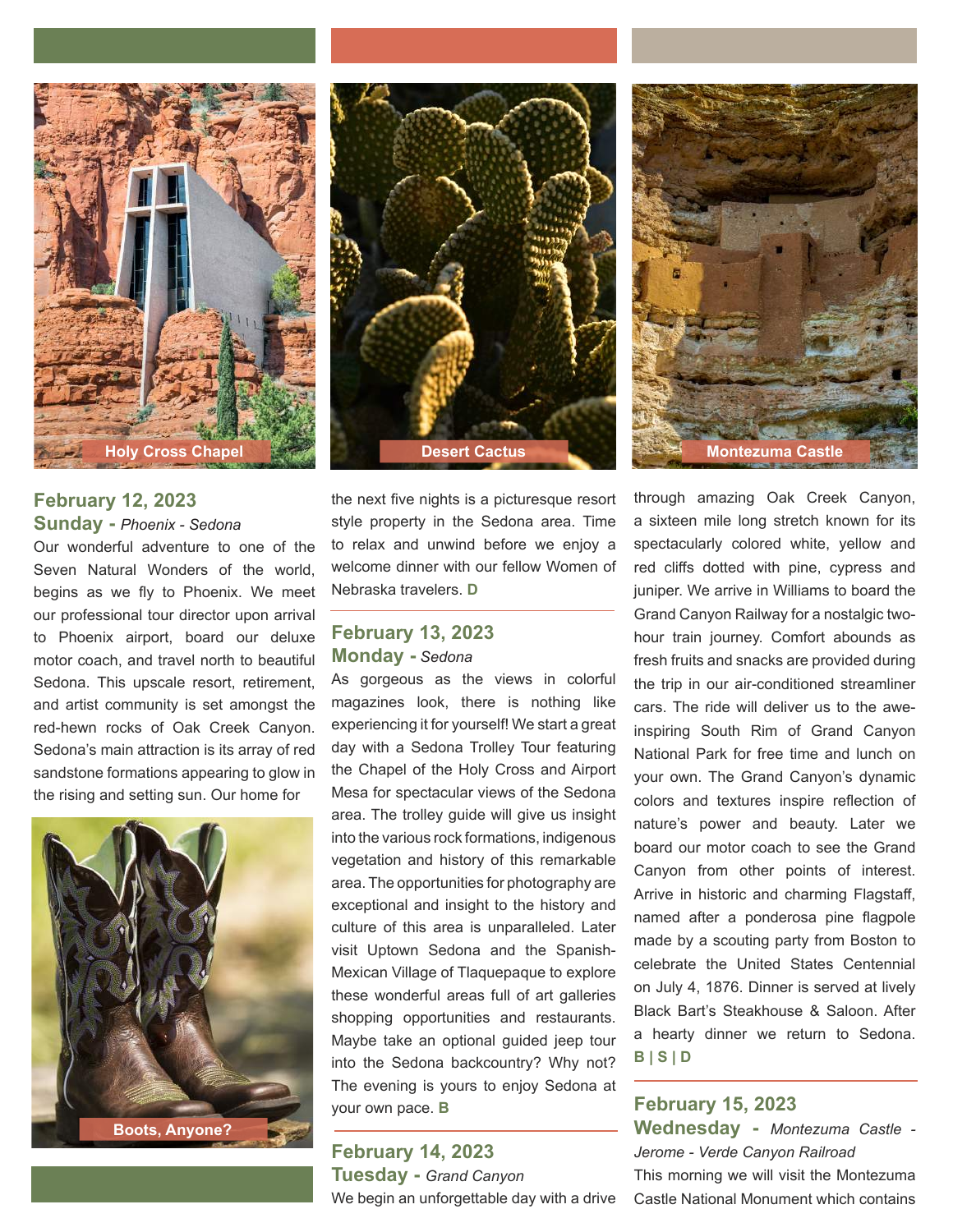

ruins of a cliff dwelling built in the 12th and 13th centuries by the Sinagua Indians. This 20 room high-rise apartment, nestled into a towering limestone cliff, tells a story of ingenuity, survival and ultimate prosperity in an unforgiving desert landscape. We continue with a visit to the old mining town of Jerome, once a virtual ghost town, but now restored with shops, museums and art galleries. We then travel to Clarkdale to board the Verde Canyon Railroad, also known as the Wilderness Train. The casual grace of train travel never goes out of style and from the moment you step aboard the fully-restored vintage train, you are whisked back to a time of luxurious and leisurely train travel. This heritage railway is operated as a living history to re-create the railway scenes of the past and our four-hour excursion takes us on a 20-mile journey, through 100 years of history between two national forests, past crimson cliffs, over old-fashioned trestles and through a 680-foot tunnel. Enjoy the open-air viewing cars and the panoramic windows and living room-style seating. Champagne is served upon departure, with light snacks along our journey. We return early evening to Sedona. **B | S**



# **February 16, 2023 Thursday -** *Day at Leisure - Blazin' M Ranch*

Today is at leisure in Sedona to enjoy the wonderful amenities of our resort. Sedona's stunning and intensely spiritual landscape is a playground for adventure and discovery. Our resort is just minutes from vibrant shopping, dining, hiking and biking trails, and over 40 art galleries. Whether you are a hiker, biker, equestrian, outdoor enthusiast or lover of natural beauty, traveling on one or more of Sedona's amazing trails is not to be missed. If you fail to take a trail you might not see the best parts of Sedona! And there's a great golf opportunity too; Bell Rock is the Sedona Golf Resort. Winding around the famed red rocks of Sedona, each hole provides a unique adventure. Tonight we will experience and have fun at a farewell dinner at the Blazin' M Ranch where we will enjoy a hearty Chuckwagon Supper and Western Stage Show. **B | D**

# **February 17, 2023**

**Friday -** *Old Town Scottsdale - Return Home*

This morning travel to Old Town Scottsdale where western storefronts recreate an aura of the past. The Old Town - also known as Downtown - district offers

boutique shopping featuring souvenirs and jewelry with a Southwestern flair. Art fans can peruse the galleries of Main Street. Later we will arrive at the Phoenix Airport for our fight home filled with unforgettable memories of our Great Trains & Grand Canyons tour with Women of Nebraska. **B**

#### *Itinerary subject to change.*

**B = Breakfast S = Snacks on train ride D = Dinner**



**Jerome, Ghost Town Atmosphere**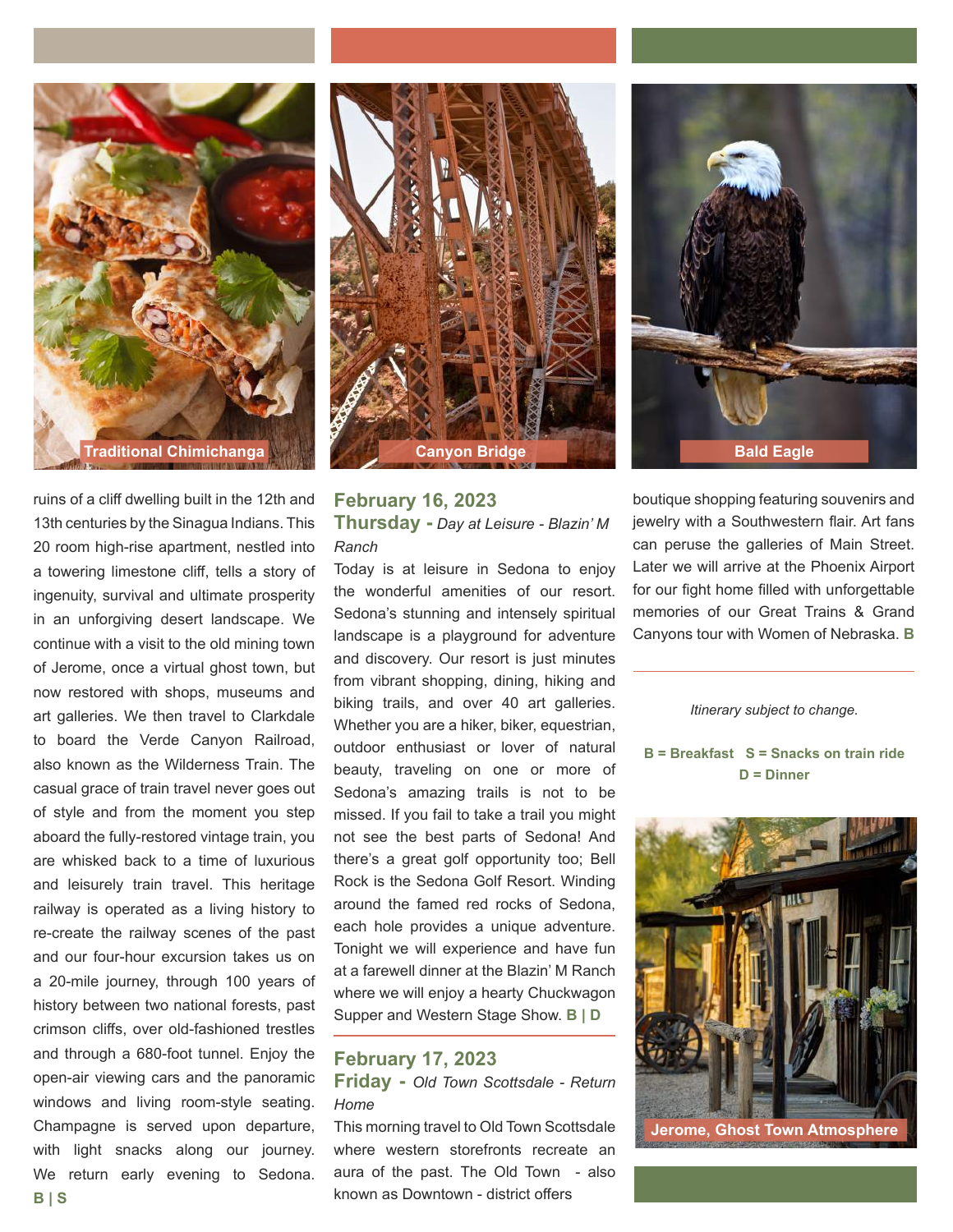

#### **Package Price:**

| Per person in shared double room: | \$3.595 |
|-----------------------------------|---------|
| Per person in single room:        | \$4.395 |
| Per person in shared triple room: | \$3.545 |

(triple rooms consist of 2 double beds)

A non-refundable deposit of \$500 per person is required upon signing up. The balance is due on November 1, 2022, and is nonrefundable. Cash, check, and credit card payments are accepted (no processing fees).

We recommend travel insurance to help protect you and your trip investment against the unexpected. For your convenience, we offer a plan provided by Travelex Insurance Services. For rates and plan highlights, please ask us.

Travelex Insurance Services, Inc CA Agency License #0D10209. Travel Insurance is underwritten by Berkshire Hathaway Specialty Insurance Company, NAIC #22276.

*This tour will be materialized with a minimum of 15 and a maximum of 22 travelers. Should we, for any reason, not be able to guarantee this departure, we will offer a refund of all funds paid to Executive Travel for land, air and travel insurance 90 days prior to departure.*

#### **Included**

- Round trip airfare Omaha-Phoenix-Omaha, economy class, incl. taxes and fees, airfare is subject to change. The schedule will be advised 30 days prior to departure.
- 5 nights deluxe accommodation in the Sedona area
- All motor coach (private) transportation as per itinerary
- Sightseeing program as per itinerary
- Admissions as per itinerary
- 5 x breakfast
- 3 x dinner
- Baggage handling at hotel
- Professional local tour director from arrival to Phoenix until departure from Phoenix
- All local taxes and fees
- Tour host and Women of the Midwest Ambassador

\*Hotel will be announced 90 days prior to departure.

# **To register contact:**

# *A* **Executive**Travel

1212 O Street • Lincoln, NE 68508 Phone: 402-435-8888 (ask for Group Department) Fax: 402-435-2735 GroupDepartment@executivetravel.com www.executivetravel.com

> ONLINE REGISTRATION LINK: WomenoftheMidwest.com/journeys

#### **Tour Activity 1 2 3 4 - This Journey is level 2:**

Between the scheduled sightseeing tours included in the program and personal exploration, you can expect to walk 3 miles or more over the course of a day typically on pavements. This tour is not recommended for guests with walking difficulties. Comfortable, sturdy shoes are recommended.

#### **Group Airfare:**

Group airfare is included in our journey. A detailed itinerary will be available by the end of June 2022.

#### **Not Included:**

- Baggage fees (usually \$35-\$40 for the first checked bag, 50 lbs.)
- Travel insurance
- Gratuities for local tour guides and drivers (estimate \$8 per day)
- Personal expenses
- Meals other than mentioned in tour program
- Entrances to monuments and/or museums other than mentioned
- Professional fee, \$50 per person, due at time of registration
- Anything not mentioned in the inclusions



## **WOMEN OF THE MIDWEST**

Travel Solo Together

A wholly-owned division of Executive Travel Inc.

Forwarding registration and deposit signifies that you agree to the terms and conditions found at WomenoftheMidwest.com/journeys.